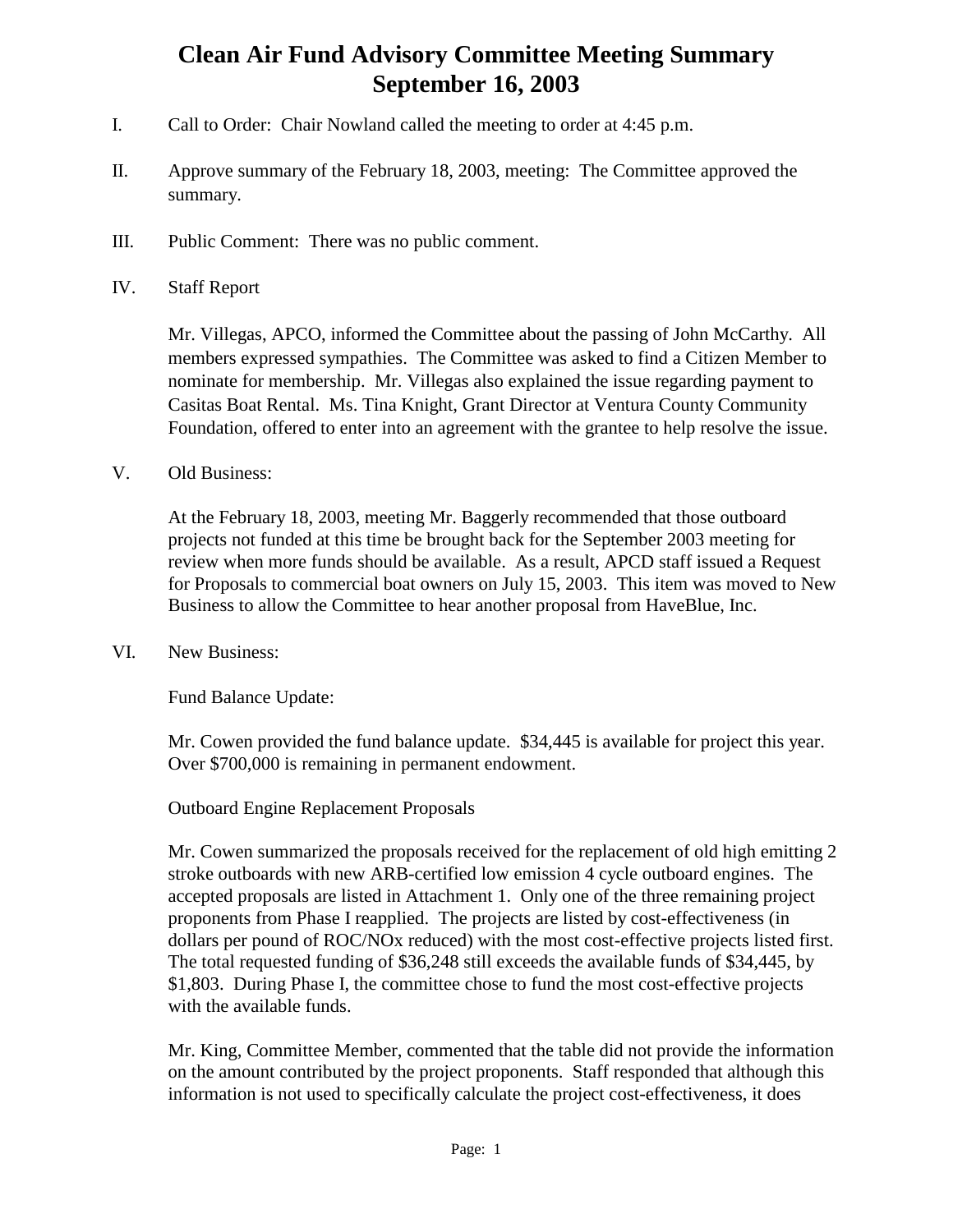provide information for comparative analyses. This information has been added to the table in Attachment 1, and the percent contributed by each project proponent has been included. The 37 percent contribution by project proponents compares favorably with the 25 percent minimum requirement established by Santa Barbara APCD in their grant program.

### HaveBlue Proposal

Mr. Craig Schmittman, President and CEO of HaveBlue, provided a Powerpoint and Video presentation of his project to develop a hydrogen-based technology providing power and auxiliary propulsion for a Catalina 42 sailboat. The company is initially developing systems for the recreational sailboat market and subsequently will introduce systems for powerboats, yachts, passenger ferries, and ships. Mr. Schmittman asked the committee to grant \$25,000 as an endorsement of his company's project. Staff calculated the cost-effectiveness of this contribution as \$6.67 per pound of ROC/NOx reduced for the prototype sailboat.

#### Committee Discussion and Recommendation

The general consensus was that the Committee would have recommended funding for both proposals if sufficient funding were available. The outboard repower program has very low cost emission reductions, while the HaveBlue proposal contained very forwardlooking clean air technology using hydrogen generation and fuel-cell powered propulsion. However, the limited funding available at this moment necessitated that the committee recommend either the outboard program or the HaveBlue proposal.

After much discussion, the Committee opted for immediate highly cost-effective emission reductions from the outboard program because staff had issued a Request for Proposals in July and that these projects were dependent on the Clean Air Funds to move forward. Mr. King moved and Mr. Forsyte seconded the motion to expend all available funds on outboard repower proposal based on cost-effectiveness. This mean all projects would be funded except the Volaski Fishing Boat would get only \$2,047 and the Milman Fishing Boat would not get funded. The Committee also recommended that Clean Air Funds be offered to HaveBlue, if available, at the next Clean Air Fund Advisory Committee Meeting.

VII. Adjournment: The meeting was adjourned at 5:50 p.m.

Prepared by: Stan Cowen, Air Pollution Control District Staff